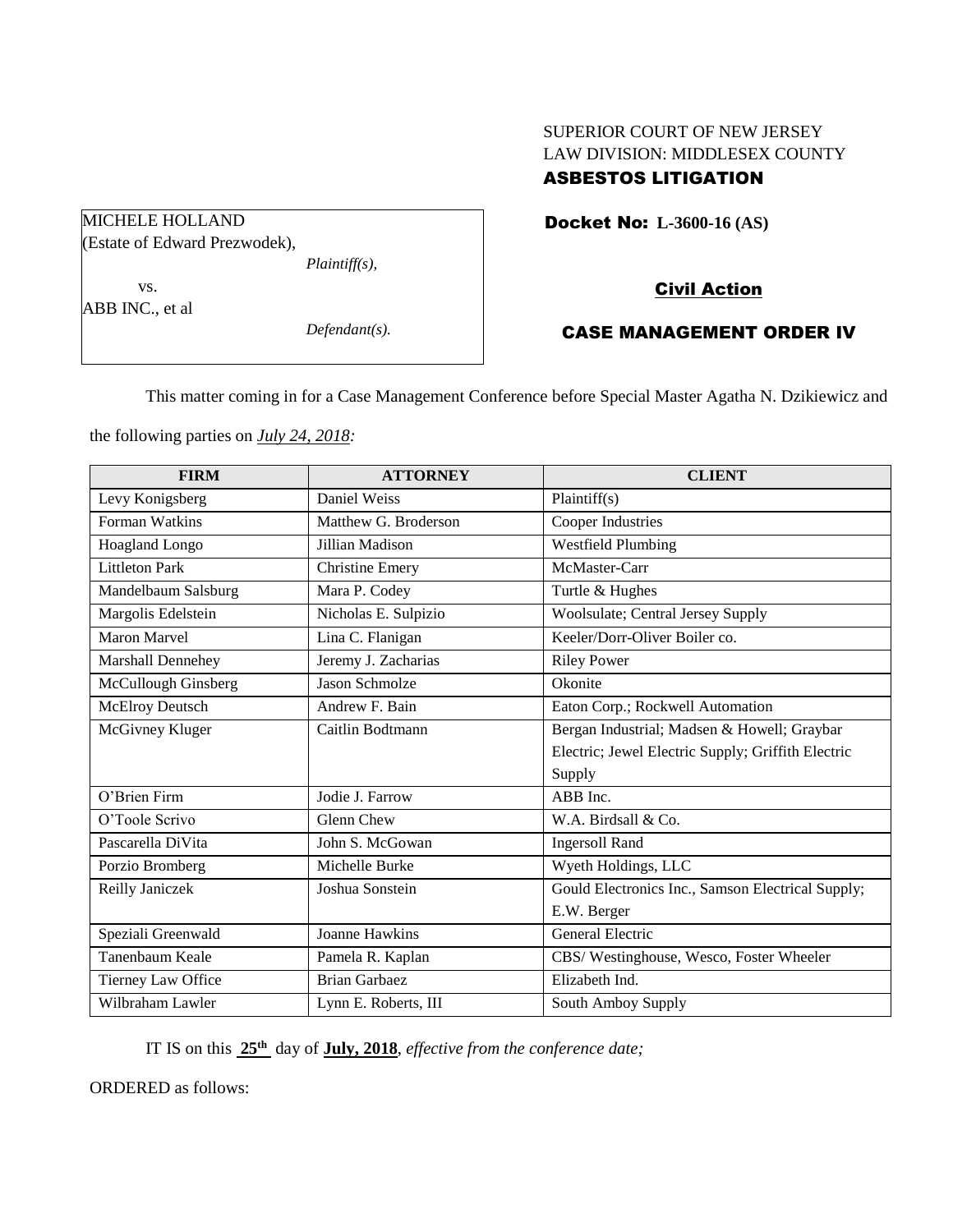Counsel receiving this Order through computerized electronic medium (E-Mail) shall be deemed by the court to have received a copy of the filed original court document. Any document served pursuant to this Order shall be deemed to be served by mail pursuant to *R*.1:5-2.

## **DISCOVERY**

- October 31, 2018 Fact discovery, including depositions, shall be completed by this date. Plaintiff's counsel shall contact the Special Master within one week of this deadline if all fact discovery is not completed.
- October 31, 2018 Depositions of corporate representatives shall be completed by this date.

#### **EARLY SETTLEMENT**

December 14, 2018 Settlement demands shall be served on all counsel and the Special Master by this date.

#### **SUMMARY JUDGMENT MOTION PRACTICE**

- December 14, 2018 Plaintiff's counsel shall advise, in writing, of intent not to oppose motions by this date.
- January 18, 2019 Summary judgment motions shall be filed no later than this date.
- February 15, 2019 Last return date for summary judgment motions.

#### **MEDICAL DEFENSE**

- December 7, 2018 Plaintiff shall serve medical expert reports by this date.
- December 7, 2018 Upon request by defense counsel, plaintiff is to arrange for the transfer of pathology specimens and x-rays, if any, by this date.
- March 29, 2019 Defendants shall identify its medical experts and serve medical reports, if any, by this date. In addition, defendants shall notify plaintiff's counsel (as well as all counsel of record) of a joinder in an expert medical defense by this date.

### **LIABILITY EXPERT REPORTS**

December 7, 2018 Plaintiff shall identify its liability experts and serve liability expert reports or a certified expert statement by this date or waive any opportunity to rely on liability expert testimony.

March 29, 2019 Defendants shall identify its liability experts and serve liability expert reports, if any, by this date or waive any opportunity to rely on liability expert testimony.

#### **ECONOMIST EXPERT REPORTS**

- December 7, 2018 Plaintiff shall identify its expert economists and serve expert economist report(s), if any, by this date or waive any opportunity to rely on economic expert testimony.
- March 29, 2019 Defendants shall identify its expert economists and serve expert economist report(s), if any, by this date or waive any opportunity to rely on economic expert testimony.

 $\_$  ,  $\_$  ,  $\_$  ,  $\_$  ,  $\_$  ,  $\_$  ,  $\_$  ,  $\_$  ,  $\_$  ,  $\_$  ,  $\_$  ,  $\_$  ,  $\_$  ,  $\_$  ,  $\_$  ,  $\_$  ,  $\_$  ,  $\_$  ,  $\_$  ,  $\_$  ,  $\_$  ,  $\_$  ,  $\_$  ,  $\_$  ,  $\_$  ,  $\_$  ,  $\_$  ,  $\_$  ,  $\_$  ,  $\_$  ,  $\_$  ,  $\_$  ,  $\_$  ,  $\_$  ,  $\_$  ,  $\_$  ,  $\_$  ,